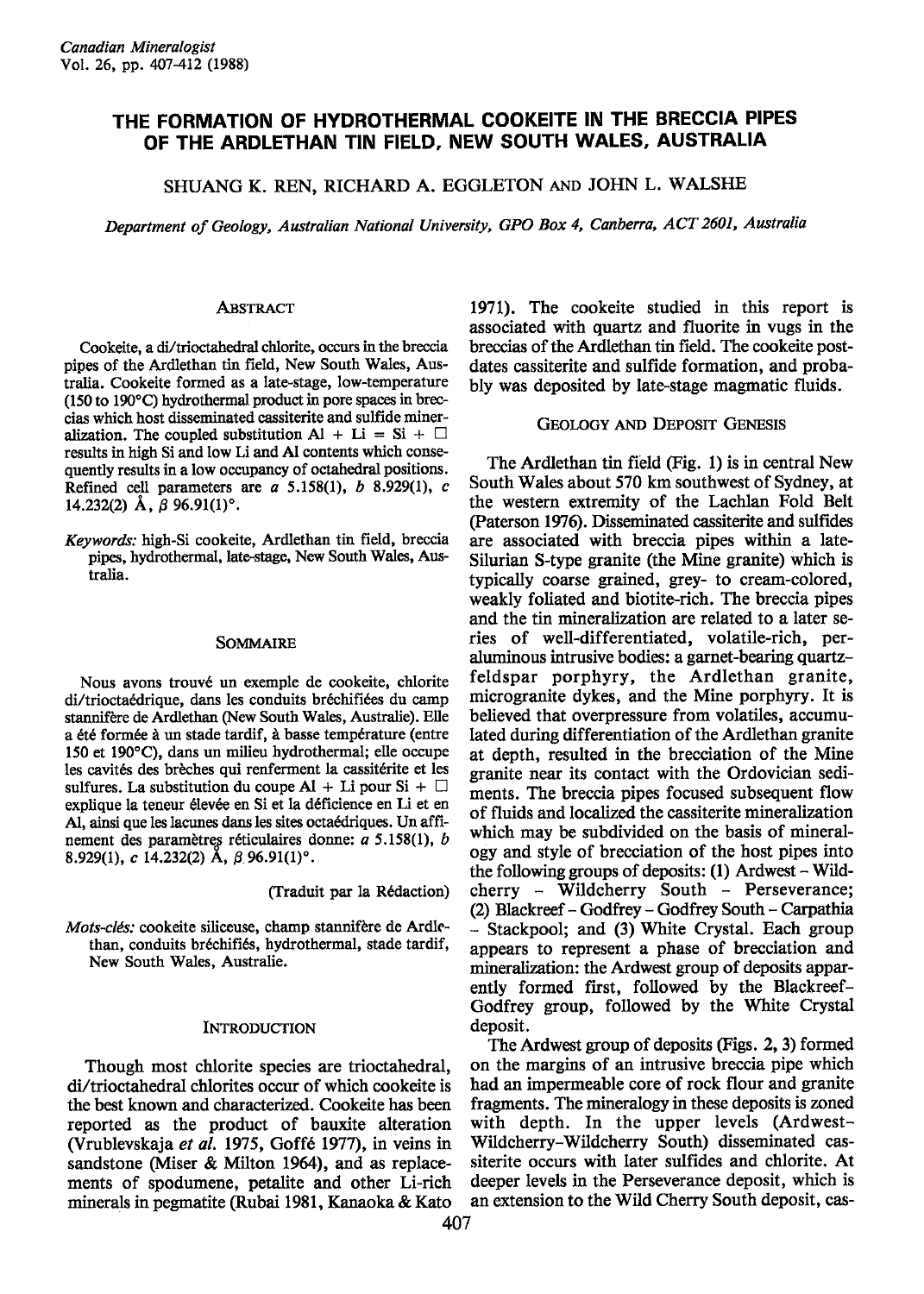

FIG. 1. Geology of the Ardlethan area.

siterite occurs with sericite, tourmaline, siderite and minor cookeite. Beneath the zone of tin mineralization secondary biotite occurs.

The Blackreef-Godfrey deposits are steeply dipping pods of high-grade cassiterite-sulfidetourmaline mineralization spatially associated with sediment-rich breccia pipes. A sericite-siderite alteration halo around the Blackreef deposit overprints earlier assemblages. Minor cookeite also occurs in these deposits.

Cookeite is best developed in the White Crystal deposit (Figs. 2, 4) which sits within a collapse breccia pipe (Clarke et al. 1985). The cores of granite fragments within the breccia have been altered to topaz and quartz and are rimmed by an assemblage of quartz, tourmaline, cassiterite and wolframite. Remaining vugs are lined by quartz and sulfides and infilled by toothy quartz, fluorite and cookeite. The cookeite is white to brownish white, very fine grained and commonly infills the spaces between the toothy quartz crystals. Masses of cookeite have volumes of several cubic centimeters. This material was examined using optical microscopy, X-ray diffraction. transmission electron microscopy of a grain mount, and scanning electron microscopy; no contaminating phases were detected. Rarely, fine veinlets of galena occur in the cookeite.

The cookeite in the Perseverance, Blackreef, Godfrey and Godfrey South deposits also occurs as vug



FIG. 2. Orebody projections in the mine area. GRP refers to the Godfrey reference plane; orebody depths are given relative to sea level (RL).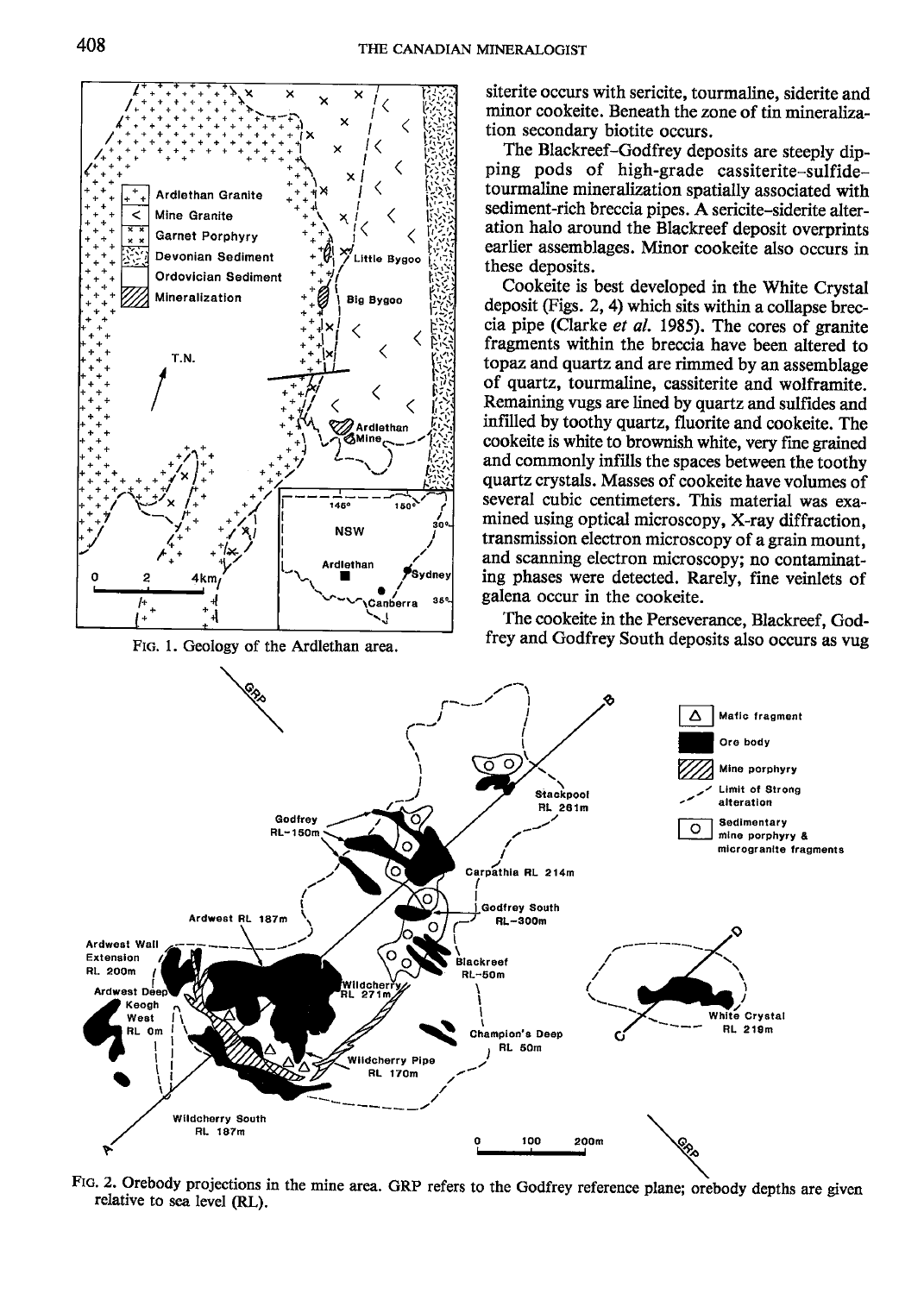

Ftg. 3. Section A-B shown on Figure 2. Vertical scale in meters;  $V/H = 1$ .

infillings with toothy quartz and fluorite. Pyrite and siderite are associated with cookeite in the Blackreef deposit; rare tourmaline occurs with cookeite in drill cores of the Godfrey deposit. It is common to see volumes of cookeite up to 10 cubic centimeters in vugs in the Blackreef deposit, but the vug population is smaller than that of the White Crystal deposit.

### FLUID-INCLUSION DATA

Two types of fluid inclusions occur in quartz, topaz, and fluorite from the White Crystal deposit: (1) CO<sub>2</sub>-rich inclusions containing liquid CO<sub>2</sub>, CO<sub>2</sub>rich vapor, and an aqueous phase, and  $(2)$  H<sub>2</sub>O-rich inclusions containing vapor and aqueous phases only. Microthermometry measurements (Fig. 5) confirm that the formation of cookeite was a late-stage, low-temperature hydrothermal event of this magmatic-hydrothermal system.

Primary fluid inclusions of both types in topaz and quartz, representing the cassiterite stage of mineralization, homogenize between  $320$  and  $350^{\circ}$ C into an aqueous phase or vapor phase, allowing a pressure estimate of 400 to 450 bars on the assumption that primary inclusions close togetler were trapped simultaneously. Primary fluid inclusions in quartz associated with sulfide mineralization homogenize between 190 and  $250^{\circ}$ C, and the primary and secondary fluid inclusions in the later toothy quartz and fluorite all homogenize between 150 and 190'C (Fig. 5).  $CO_2$ -rich and H<sub>2</sub>O-rich fluid inclusions coexist along fractures in inclusion-bearing material



FIG. 4. Section C-D through White Crystal breccia pipe. St: strong sericite and tourmaline alteration; SS: strong sericite and siderite alteration; SC: weak sericite and chlorite alteration. Vertical scale in meters;  $V/H = 1$ .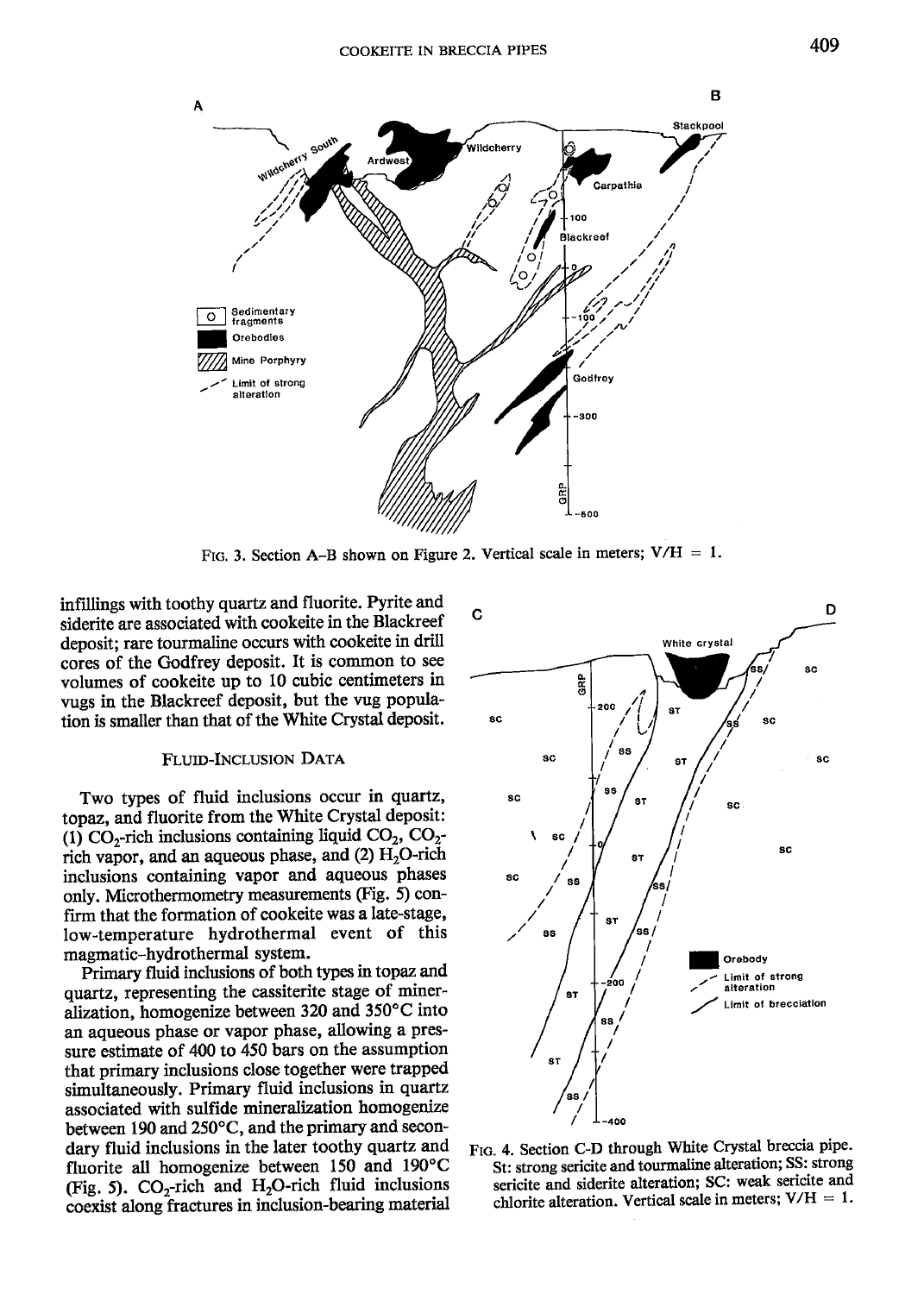TABLE 1. CHEMICAL ANALYSES OF COOKEITE

-------------

----------------------

À

| $\boldsymbol{2}$<br>1<br>component<br>3<br>4<br>5<br>means<br><b>SiO2</b><br>36.09<br>36.94<br>36.12<br>36.13<br>37.12<br>36.48<br><b>A1203</b><br>45.06<br>45.34<br>45.36<br>44.84<br>44.91<br>45.10<br>Fe0<br>0.04<br>0.04<br>0.07<br>0.05<br>0.05<br>0.04<br>MgO<br>0.11<br>0.09<br>0.09<br>0.10<br>0.10<br>0.10<br>CaO<br>0.06<br>0.08<br>0.09<br>0.09<br>0.09<br>0.08<br>Na20<br>0.03<br>0.05<br>0.06<br>0.03<br>0.05<br>0.04<br>K20<br>0.14<br>0.13<br>0.19<br>0.16<br>0.14<br>0.15<br>$L120*$<br>1.87<br>1.82<br>1.85<br>Total*<br>83.40<br>84.49<br>83.40<br>83.28<br>84.31<br>83.84<br>unit cell based on 18 0, OH and F<br>SL(T)<br>3.241<br>3.267<br>3.288<br>3.249<br>3.294<br>3.256<br>AI(T)<br>0.759<br>0.733<br>0.712<br>0.751<br>0.706<br>0.744<br>A1(0)<br>4.010<br>3.993<br>4.005<br>4.002<br>3.991<br>4.000<br>Fe(0)<br>0.000<br>0.003<br>0.005<br>0.004<br>0.004<br>0.003<br>Mg(0)<br>0.015<br>0.012<br>0.012<br>0.013<br>0.013<br>0.013<br>Ca(0)<br>0.006<br>0.008<br>0.009<br>0.009<br>0.009<br>0.008<br>Na(0)<br>0.005<br>0.009<br>0.010<br>0.005<br>0.009<br>0.008<br>K(0)<br>0.016<br>0.015<br>0.022<br>0.018<br>0.016<br>0.017<br>$Li(0)*$<br>0.668<br>0.658<br>0.665<br>0.669<br>0.660<br>0.664<br>Total<br>8.720<br>8.698<br>8.731<br>8.720<br>8.702<br>8.714<br>* Values of analysis 3, 4 and 5 are calculated based on<br>the average Li20 content of 1.85 wt. %.<br>30 <sub>0</sub><br>$20 -$<br>$10 -$ | 2<br>o<br>4<br>6<br>12<br>14<br>16<br>SALINITY WT% NaCl eq.<br><b>RYA VZ</b><br>ШTП<br>140<br>180<br>220<br>260<br>300<br>340<br><b>TEMPERATURE ° C</b><br><b>Cookeite Stage</b><br><b>Sulfide Stage</b><br><b>Cassiterite Stage</b> |      |  |  |  |  |
|----------------------------------------------------------------------------------------------------------------------------------------------------------------------------------------------------------------------------------------------------------------------------------------------------------------------------------------------------------------------------------------------------------------------------------------------------------------------------------------------------------------------------------------------------------------------------------------------------------------------------------------------------------------------------------------------------------------------------------------------------------------------------------------------------------------------------------------------------------------------------------------------------------------------------------------------------------------------------------------------------------------------------------------------------------------------------------------------------------------------------------------------------------------------------------------------------------------------------------------------------------------------------------------------------------------------------------------------------------------------------------------------------------------------------------------|--------------------------------------------------------------------------------------------------------------------------------------------------------------------------------------------------------------------------------------|------|--|--|--|--|
|                                                                                                                                                                                                                                                                                                                                                                                                                                                                                                                                                                                                                                                                                                                                                                                                                                                                                                                                                                                                                                                                                                                                                                                                                                                                                                                                                                                                                                        |                                                                                                                                                                                                                                      |      |  |  |  |  |
|                                                                                                                                                                                                                                                                                                                                                                                                                                                                                                                                                                                                                                                                                                                                                                                                                                                                                                                                                                                                                                                                                                                                                                                                                                                                                                                                                                                                                                        |                                                                                                                                                                                                                                      |      |  |  |  |  |
|                                                                                                                                                                                                                                                                                                                                                                                                                                                                                                                                                                                                                                                                                                                                                                                                                                                                                                                                                                                                                                                                                                                                                                                                                                                                                                                                                                                                                                        |                                                                                                                                                                                                                                      |      |  |  |  |  |
|                                                                                                                                                                                                                                                                                                                                                                                                                                                                                                                                                                                                                                                                                                                                                                                                                                                                                                                                                                                                                                                                                                                                                                                                                                                                                                                                                                                                                                        |                                                                                                                                                                                                                                      |      |  |  |  |  |
|                                                                                                                                                                                                                                                                                                                                                                                                                                                                                                                                                                                                                                                                                                                                                                                                                                                                                                                                                                                                                                                                                                                                                                                                                                                                                                                                                                                                                                        |                                                                                                                                                                                                                                      |      |  |  |  |  |
|                                                                                                                                                                                                                                                                                                                                                                                                                                                                                                                                                                                                                                                                                                                                                                                                                                                                                                                                                                                                                                                                                                                                                                                                                                                                                                                                                                                                                                        |                                                                                                                                                                                                                                      |      |  |  |  |  |
|                                                                                                                                                                                                                                                                                                                                                                                                                                                                                                                                                                                                                                                                                                                                                                                                                                                                                                                                                                                                                                                                                                                                                                                                                                                                                                                                                                                                                                        |                                                                                                                                                                                                                                      |      |  |  |  |  |
|                                                                                                                                                                                                                                                                                                                                                                                                                                                                                                                                                                                                                                                                                                                                                                                                                                                                                                                                                                                                                                                                                                                                                                                                                                                                                                                                                                                                                                        |                                                                                                                                                                                                                                      |      |  |  |  |  |
|                                                                                                                                                                                                                                                                                                                                                                                                                                                                                                                                                                                                                                                                                                                                                                                                                                                                                                                                                                                                                                                                                                                                                                                                                                                                                                                                                                                                                                        |                                                                                                                                                                                                                                      |      |  |  |  |  |
|                                                                                                                                                                                                                                                                                                                                                                                                                                                                                                                                                                                                                                                                                                                                                                                                                                                                                                                                                                                                                                                                                                                                                                                                                                                                                                                                                                                                                                        |                                                                                                                                                                                                                                      |      |  |  |  |  |
|                                                                                                                                                                                                                                                                                                                                                                                                                                                                                                                                                                                                                                                                                                                                                                                                                                                                                                                                                                                                                                                                                                                                                                                                                                                                                                                                                                                                                                        |                                                                                                                                                                                                                                      |      |  |  |  |  |
|                                                                                                                                                                                                                                                                                                                                                                                                                                                                                                                                                                                                                                                                                                                                                                                                                                                                                                                                                                                                                                                                                                                                                                                                                                                                                                                                                                                                                                        |                                                                                                                                                                                                                                      |      |  |  |  |  |
|                                                                                                                                                                                                                                                                                                                                                                                                                                                                                                                                                                                                                                                                                                                                                                                                                                                                                                                                                                                                                                                                                                                                                                                                                                                                                                                                                                                                                                        |                                                                                                                                                                                                                                      |      |  |  |  |  |
|                                                                                                                                                                                                                                                                                                                                                                                                                                                                                                                                                                                                                                                                                                                                                                                                                                                                                                                                                                                                                                                                                                                                                                                                                                                                                                                                                                                                                                        |                                                                                                                                                                                                                                      |      |  |  |  |  |
|                                                                                                                                                                                                                                                                                                                                                                                                                                                                                                                                                                                                                                                                                                                                                                                                                                                                                                                                                                                                                                                                                                                                                                                                                                                                                                                                                                                                                                        |                                                                                                                                                                                                                                      |      |  |  |  |  |
|                                                                                                                                                                                                                                                                                                                                                                                                                                                                                                                                                                                                                                                                                                                                                                                                                                                                                                                                                                                                                                                                                                                                                                                                                                                                                                                                                                                                                                        |                                                                                                                                                                                                                                      |      |  |  |  |  |
|                                                                                                                                                                                                                                                                                                                                                                                                                                                                                                                                                                                                                                                                                                                                                                                                                                                                                                                                                                                                                                                                                                                                                                                                                                                                                                                                                                                                                                        |                                                                                                                                                                                                                                      |      |  |  |  |  |
|                                                                                                                                                                                                                                                                                                                                                                                                                                                                                                                                                                                                                                                                                                                                                                                                                                                                                                                                                                                                                                                                                                                                                                                                                                                                                                                                                                                                                                        |                                                                                                                                                                                                                                      |      |  |  |  |  |
|                                                                                                                                                                                                                                                                                                                                                                                                                                                                                                                                                                                                                                                                                                                                                                                                                                                                                                                                                                                                                                                                                                                                                                                                                                                                                                                                                                                                                                        |                                                                                                                                                                                                                                      |      |  |  |  |  |
|                                                                                                                                                                                                                                                                                                                                                                                                                                                                                                                                                                                                                                                                                                                                                                                                                                                                                                                                                                                                                                                                                                                                                                                                                                                                                                                                                                                                                                        |                                                                                                                                                                                                                                      |      |  |  |  |  |
|                                                                                                                                                                                                                                                                                                                                                                                                                                                                                                                                                                                                                                                                                                                                                                                                                                                                                                                                                                                                                                                                                                                                                                                                                                                                                                                                                                                                                                        |                                                                                                                                                                                                                                      |      |  |  |  |  |
|                                                                                                                                                                                                                                                                                                                                                                                                                                                                                                                                                                                                                                                                                                                                                                                                                                                                                                                                                                                                                                                                                                                                                                                                                                                                                                                                                                                                                                        |                                                                                                                                                                                                                                      |      |  |  |  |  |
|                                                                                                                                                                                                                                                                                                                                                                                                                                                                                                                                                                                                                                                                                                                                                                                                                                                                                                                                                                                                                                                                                                                                                                                                                                                                                                                                                                                                                                        |                                                                                                                                                                                                                                      |      |  |  |  |  |
|                                                                                                                                                                                                                                                                                                                                                                                                                                                                                                                                                                                                                                                                                                                                                                                                                                                                                                                                                                                                                                                                                                                                                                                                                                                                                                                                                                                                                                        |                                                                                                                                                                                                                                      |      |  |  |  |  |
|                                                                                                                                                                                                                                                                                                                                                                                                                                                                                                                                                                                                                                                                                                                                                                                                                                                                                                                                                                                                                                                                                                                                                                                                                                                                                                                                                                                                                                        |                                                                                                                                                                                                                                      |      |  |  |  |  |
| 18<br>30-                                                                                                                                                                                                                                                                                                                                                                                                                                                                                                                                                                                                                                                                                                                                                                                                                                                                                                                                                                                                                                                                                                                                                                                                                                                                                                                                                                                                                              |                                                                                                                                                                                                                                      |      |  |  |  |  |
|                                                                                                                                                                                                                                                                                                                                                                                                                                                                                                                                                                                                                                                                                                                                                                                                                                                                                                                                                                                                                                                                                                                                                                                                                                                                                                                                                                                                                                        |                                                                                                                                                                                                                                      |      |  |  |  |  |
|                                                                                                                                                                                                                                                                                                                                                                                                                                                                                                                                                                                                                                                                                                                                                                                                                                                                                                                                                                                                                                                                                                                                                                                                                                                                                                                                                                                                                                        |                                                                                                                                                                                                                                      |      |  |  |  |  |
| 20                                                                                                                                                                                                                                                                                                                                                                                                                                                                                                                                                                                                                                                                                                                                                                                                                                                                                                                                                                                                                                                                                                                                                                                                                                                                                                                                                                                                                                     |                                                                                                                                                                                                                                      | 10 - |  |  |  |  |
|                                                                                                                                                                                                                                                                                                                                                                                                                                                                                                                                                                                                                                                                                                                                                                                                                                                                                                                                                                                                                                                                                                                                                                                                                                                                                                                                                                                                                                        |                                                                                                                                                                                                                                      |      |  |  |  |  |
|                                                                                                                                                                                                                                                                                                                                                                                                                                                                                                                                                                                                                                                                                                                                                                                                                                                                                                                                                                                                                                                                                                                                                                                                                                                                                                                                                                                                                                        |                                                                                                                                                                                                                                      |      |  |  |  |  |
|                                                                                                                                                                                                                                                                                                                                                                                                                                                                                                                                                                                                                                                                                                                                                                                                                                                                                                                                                                                                                                                                                                                                                                                                                                                                                                                                                                                                                                        |                                                                                                                                                                                                                                      |      |  |  |  |  |
| 100<br>380                                                                                                                                                                                                                                                                                                                                                                                                                                                                                                                                                                                                                                                                                                                                                                                                                                                                                                                                                                                                                                                                                                                                                                                                                                                                                                                                                                                                                             |                                                                                                                                                                                                                                      |      |  |  |  |  |
|                                                                                                                                                                                                                                                                                                                                                                                                                                                                                                                                                                                                                                                                                                                                                                                                                                                                                                                                                                                                                                                                                                                                                                                                                                                                                                                                                                                                                                        |                                                                                                                                                                                                                                      |      |  |  |  |  |

FIG. 5. Fluid-inclusion results from samples from the White Crystal deposit.

-------------

-----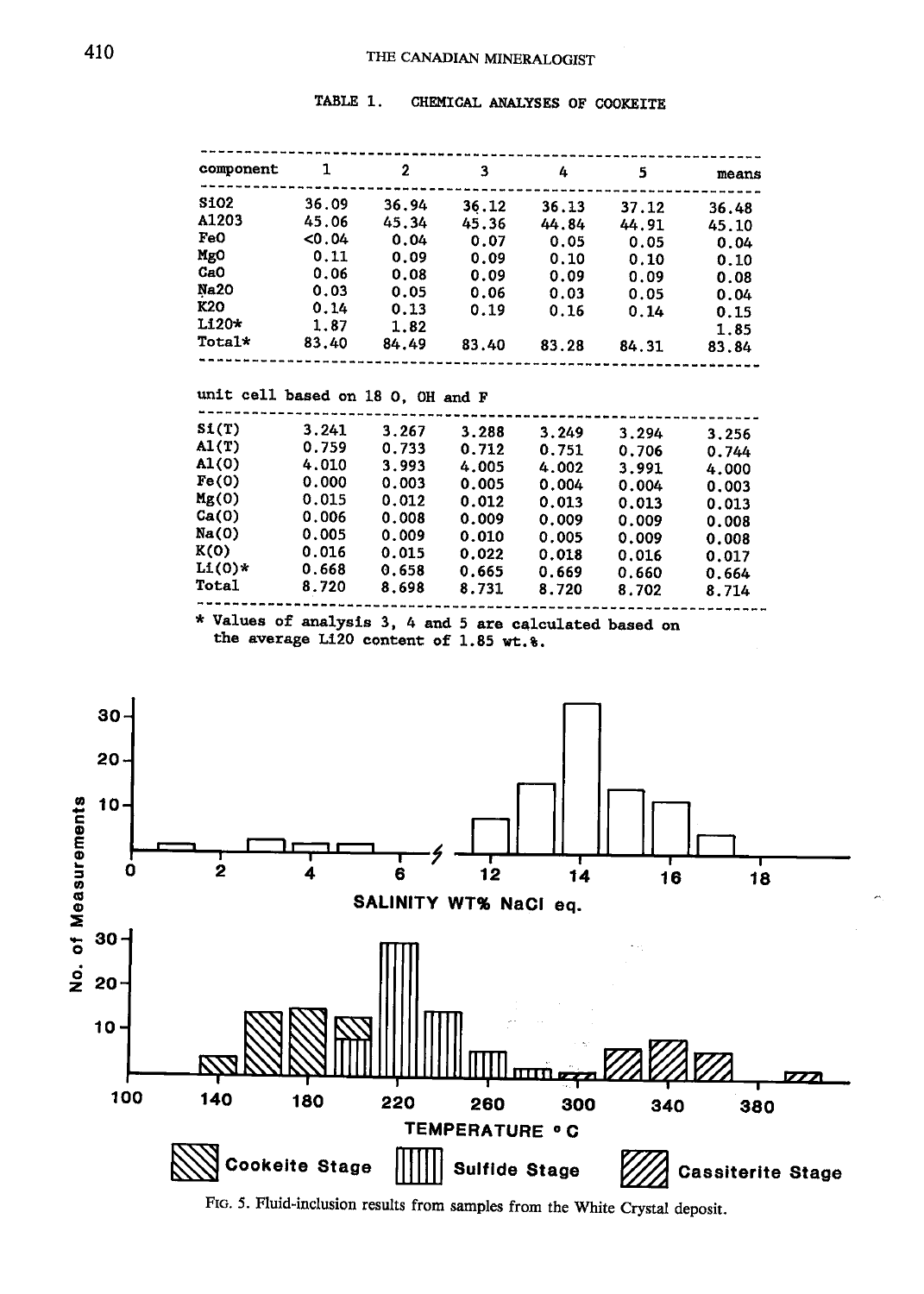from all stages of mineralization, thus indicating that the fluids continued to boil as temperature and pressure declined sympathetically. The salinity (Fig. 5) of type 2 fluid inclusions, calculated from temperature depressions of ice melting using the method of Roedder (1984), varies between 11 and 18 wt.% NaCl equiv. and correlates poorly with filling temperatures. The salinity of type I fluid inclusions, calculated from temperature depressions of clathrate melting (Collins 1979) vary between 1 and 4 wt. $\%$ NaCl equiv. The temperatures of cookeite formation are taken to be the same as the filling temperatures of both the primary and secondary fluidinclusions in the toothy quartz and fluorite, i.e., between 150 and 190'C.

Fluid-inclusion filling temperatures from quartz and fluorite in the Blackreef and Godfrey deposits are slightly higher than those obtained from the White Crystal deposit. Cassiterite-stage temperatures are between 330 and 360 $^{\circ}$ C, and sulfide-stage temperatures are mostly between 220 and  $270^{\circ}$ C. Primary and secondary fluid-inclusions in toothy quartz and fluorite, representing the formation of cookeite, mostly homogenize between 160 and 205'C. Fluid-inclusion filling temperatures from quartz in the Godfrey South and Perseverance deposits are not significantly different from those obtained from the Blackreef deposit and suggest that the temperatures of cookeite formation in all deposits are similar.

## CHEMISTRY AND POWDER X-RAY DIFFRACTION

Five cookeite samples from the White Crystal deposit were analyzed for all elements except lithium using a CAMECA electron microprobe. Lithium was determined in two of these samples by atomic absorption spectrometry (Table 1). The cookeite was found to contain 36.5  $\pm$  0.6 wt.% SiO<sub>2</sub>, 45.1  $\pm$ 0.3 wt.%  $Al_2O_3$  and 1.8 wt%  $Li_2O$ . The total amount of FeO, MgO, CaO, Na<sub>2</sub>O and K<sub>2</sub>O was less than 0,4 wt,Vo, and the levels of Ti, Mn, Ni and Cr were below detection limits.

The structural formula based on 14 oxygen atoms is  $[A]_{4.02}$ Li<sub>0.66</sub> $\Box_{0.287}$ Fe<sub>0.003</sub>Mg<sub>0.013</sub>K<sub>0.017</sub>] [Si<sub>3.27</sub>Al<sub>0.73</sub>]  $O_{10}$ (OH)<sub>8</sub> which gives an octahedral occupancy value of 4.71. This is significantly lower than the ideal value of 5 given by Brammall et  $al<sub>i</sub>$  (1937) but is close to the minimum of  $4.75$  given by Cerny (1970) in a summary of reported values based on Miser & Milton (1964).

The low octahedral vacancy is unlikely to be the result of quartz contamination in the analyzed samples as various tests failed to detect any contaminating phases (see above). Neither could the presence of Be or B in the structure account for the difference; for example, an assumption of  $3 \text{ wt.} \%$  BeO in the samples would only increase the octahedral

$$
Al + Li = Si + \Box
$$

which leads to higher Si and lower Al and Li contents in the mineral.

The results of an X-ray diffraction study of cookeite samples from the White Crystal deposit are given in Table 2. The refined cell parameters are  $a$ 5.158(1), b 8.929(1), c 14.232(2) A,  $\beta$  96.91(1)°. These are similar to the results of Lister (1966). However, the slightly smaller values of  $a$  and  $b$  and slightly larger values of  $c$  may be the result of the proposed coupled subsitution.

### DISCUSSION AND CONCLUSIONS

The cookeite in the breccia pipes of the Ardlethan tin field is a hydrothermal product occurring as vug infillings. The textural relationships and the freshness of the associated minerals exclude the possibility that cookeite is a product of weathering. The relatively low Li content of the Mine eranite (40-70ppm, R. Paterson, pers. comm., 1985) indicates that

TABLE 2. X-RAY DIFFRACTION PATTERN OF COOKEITE

| hk1 | Intensity               | d Å (obs)     | $d \land (cal)$ |
|-----|-------------------------|---------------|-----------------|
| 001 | 100                     | 14.10         | 14.128          |
| 002 | 30                      | 7.058         | 7.064           |
| 003 | 80                      | 4.708         | 4.709           |
| 020 |                         |               | 4.464           |
| 110 | 20                      | 4.450         | 4.442           |
| 111 | 10                      | 4.124         | 4.116           |
| 004 | 60                      | 3.532         | 3.532           |
| 113 | 5                       | 3.050         | 3.075           |
| 005 | 1                       | 2.830         | 2.826           |
| 200 | 60                      | 2.561         | 2.560           |
| 20Ž | 75                      | 2.505         | 2,505           |
| 202 | 90                      | 2.318         | 2.319           |
| 220 | 1                       | 2.221         | 2.221           |
| 221 | 5                       | 2.153         | 2,160           |
| 205 | 30                      | 2.020         | 2.022           |
| 007 |                         |               | 2.018           |
| 204 | 30                      | 1.964         | 1.964           |
| 150 |                         |               | 1.686           |
| 240 |                         |               | 1.682           |
| 310 | 10                      | 1.685         | 1.676           |
| 206 | 20                      | 1.638         | 1,638           |
| 208 | -5                      | 1.543         | 1.543           |
| 060 | 70                      | 1.488         | 1.488           |
| 062 | 1                       | 1.455         | 1.456           |
| 063 |                         |               | 1.419           |
| 20ğ | 10                      | 1.417         | 1.416           |
| 064 |                         |               | 1.371           |
| 208 | 5                       | 1.376         | 1.378           |
|     | refined cell-parameters |               |                 |
|     | Ardlethan               | (Lister 1966) |                 |

| Ardlethan                                                    | (Lister 1966)                     |
|--------------------------------------------------------------|-----------------------------------|
| a (Å) 5.158<br>b (Å) 8.929<br>c $(A)$ 14.232<br>$B(°)$ 96.91 | 5.162<br>8.938<br>14.162<br>96.97 |

Diffraction pattern was obtained with Co radiation<br>and c. drilimm camers for 24 bours. Si internal and a  $d-114$ mm camera for 24 hours. standard was used for corrections.